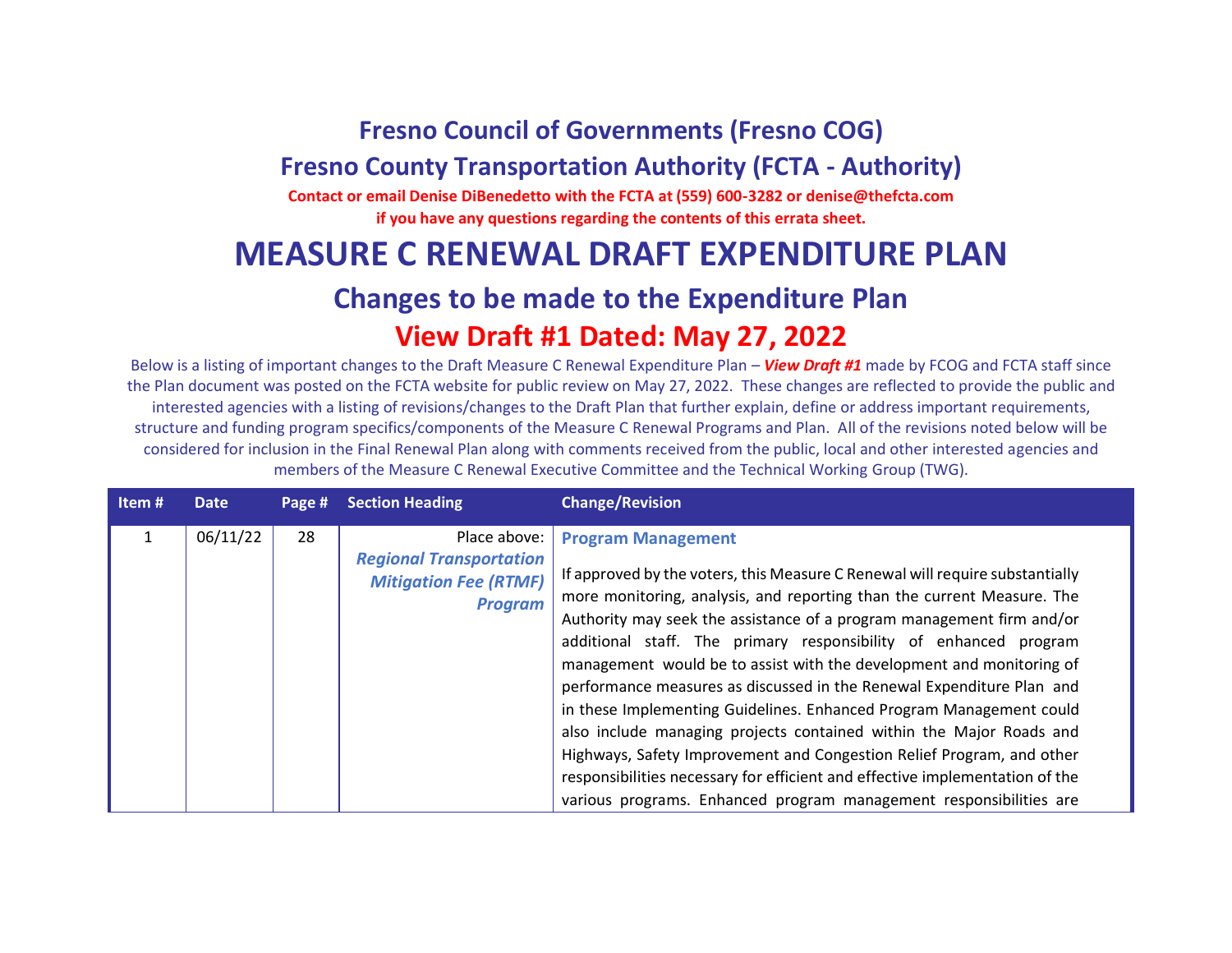|                |          |    |                                                                                                              | part of program and project delivery and separate from Program<br>Administration.                                                                                                                                                                                                                                                                                                                                                                                                                                                                                                                                                                                                                                                                                                                                                                                                                                                                                                                                                                                                                                                                                                                                                                                                                                                                                                                                                                                                                |
|----------------|----------|----|--------------------------------------------------------------------------------------------------------------|--------------------------------------------------------------------------------------------------------------------------------------------------------------------------------------------------------------------------------------------------------------------------------------------------------------------------------------------------------------------------------------------------------------------------------------------------------------------------------------------------------------------------------------------------------------------------------------------------------------------------------------------------------------------------------------------------------------------------------------------------------------------------------------------------------------------------------------------------------------------------------------------------------------------------------------------------------------------------------------------------------------------------------------------------------------------------------------------------------------------------------------------------------------------------------------------------------------------------------------------------------------------------------------------------------------------------------------------------------------------------------------------------------------------------------------------------------------------------------------------------|
| $\overline{2}$ | 06/11/22 | 22 | Below last bullet at the top<br>of the page                                                                  | Implementation of Opportunity Corridors is an eligible expense within the<br>Measure C Renewal Local Control Program. In addition, certain elements of<br>Opportunity Corridors may also be eligible within the Urban and Rural<br>Transit, Safe Bikes and Pedestrians, Major Roads and Highways, and<br>Environmental Sustainability Programs.                                                                                                                                                                                                                                                                                                                                                                                                                                                                                                                                                                                                                                                                                                                                                                                                                                                                                                                                                                                                                                                                                                                                                  |
| $\overline{3}$ | 06/11/22 | 25 | Under the <b>Environmental</b><br><b>Sustainability Program add</b><br>following the last bullet             | <b>Opportunity Corridors</b><br>$\bullet$                                                                                                                                                                                                                                                                                                                                                                                                                                                                                                                                                                                                                                                                                                                                                                                                                                                                                                                                                                                                                                                                                                                                                                                                                                                                                                                                                                                                                                                        |
| 4              | 06/11/22 | 28 | Replace paragraphs under<br><b>Regional Transportation</b><br><b>Mitigation Fee (RTMF)</b><br><b>Program</b> | The 2006 Measure C Renewal Expenditure Plan sets forth requirements<br>related to implementation of the Regional Transportation Mitigation Fee<br>(RTMF) Program. The 2006 Measure C ballot included requirements for<br>local Fresno County cities and the county (local agencies) to implement<br>Regional Transportation Mitigation Fees pursuant to California<br>Government Code Sections 66000, et seq. and remit the proceeds to the<br>FCTA to supplement construction of projects in the Regional Transportation<br>program. The ballot also included enforcement mechanisms to ensure all<br>Fresno County local agencies participated in the program. In response to<br>those requirements, and to implement a consistent regional fee, the local<br>agencies formed a Joint Powers Agency (JPA), Fresno County Regional<br>Transportation Mitigation Fee Agency (FCRTMFA), pursuant to California<br>Government Code Sections 6500, et seq.,<br>This Measure Renewal provides for the continuation of the RTMF program<br>established by the 2006 Measure, including all local agency enforcement<br>mechanisms, the perpetuation of the Fresno County RTMF Agency through<br>the life of the Measure and all adopted policies and agreements currently<br>in effect pertaining to the mitigation fee program. The Measure also<br>recognizes that mitigation fees are governed by State law, which changes<br>from time to time, and stipulates implementation of the program shall |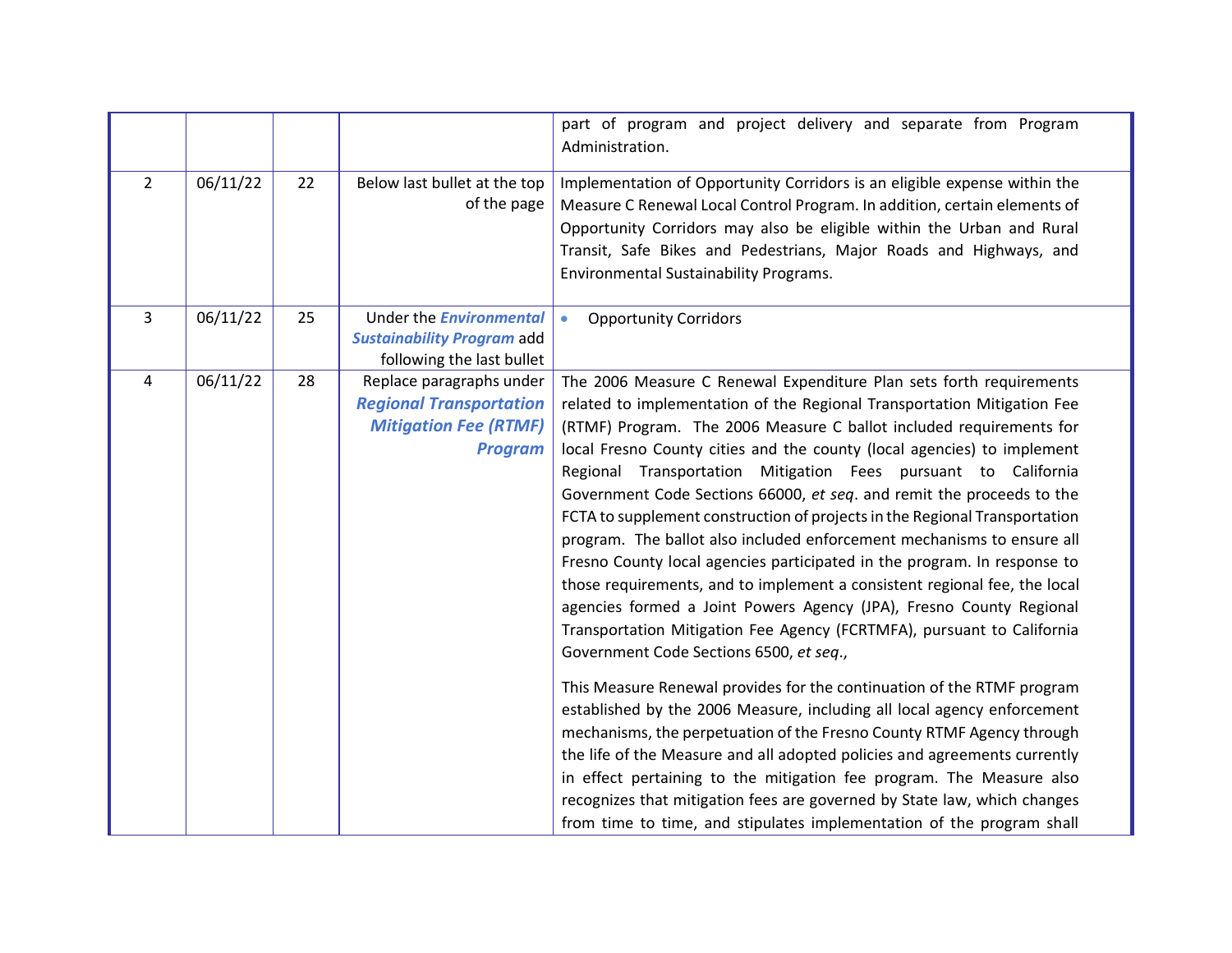|   |          |    |                                   | remain in compliance with California law.  California statute currently<br>requires a major update to the NEXUS in 2028, which will revisit how the<br>fee has been spent on current projects, consideration of future projects,<br>adjustments to rates, and all other legal program requirements.<br>The Authority, consistent with the adopted and updated Measure C<br>Expenditure Plan, shall have the authority and flexibility to allocate the<br>RTMF based upon regional priority need within the county as defined by<br>the biannual update of the Major Roads & Highways, Safety Improvement<br>and Congestion Relief Program consistent with State law governing impact<br>mitigation fees.<br>No later than June 30, 2027, all Measure C agencies must extend the RTMF<br>JPA established as a part of the second Measure C, consistent with Section<br>7 of the JPA Agreement. If any city or Fresno County should choose to not<br>implement the RTMF, that agency shall forfeit annually from the Local<br>Control Program, an amount equal to the amount of RTMF that would<br>otherwise have been paid for development projects within that jurisdiction<br>during the year. If an agency chooses to not implement the RTMF, that<br>agency shall notify the Authority of such decision and shall file an advisory<br>report with the Authority for each development indicating the amount of<br>RTMF that would have been paid. The Authority shall make a total<br>calculation of RTMF obligation on an annual basis and deduct the<br>appropriate amount of funds for the RTMF from the Local Control Program<br>allocation for that agency. |
|---|----------|----|-----------------------------------|--------------------------------------------------------------------------------------------------------------------------------------------------------------------------------------------------------------------------------------------------------------------------------------------------------------------------------------------------------------------------------------------------------------------------------------------------------------------------------------------------------------------------------------------------------------------------------------------------------------------------------------------------------------------------------------------------------------------------------------------------------------------------------------------------------------------------------------------------------------------------------------------------------------------------------------------------------------------------------------------------------------------------------------------------------------------------------------------------------------------------------------------------------------------------------------------------------------------------------------------------------------------------------------------------------------------------------------------------------------------------------------------------------------------------------------------------------------------------------------------------------------------------------------------------------------------------------------------------------------------------------------------------------------------|
|   |          |    |                                   |                                                                                                                                                                                                                                                                                                                                                                                                                                                                                                                                                                                                                                                                                                                                                                                                                                                                                                                                                                                                                                                                                                                                                                                                                                                                                                                                                                                                                                                                                                                                                                                                                                                                    |
| 5 | 06/11/22 | 21 | Replace 2 <sup>nd</sup> paragraph | Every agency that receives Local Street Repair Program funding must<br>allocate no less than 30% of their allocation, as determined on a 5-year<br>rolling average, on areas within their jurisdiction that are disadvantaged<br>using the highest 25% census tracks based on CalEnviro Screen 4.0 and<br>areas with a median income of less than 80% of the statewide median.<br>Restriction remains in effect until the Agency's average PCI for the<br>Disadvantaged Areas reaches 65. Once the average PCI of 65 is met, that<br>30% restriction is suspended, as long as those areas do not fall below a PCI                                                                                                                                                                                                                                                                                                                                                                                                                                                                                                                                                                                                                                                                                                                                                                                                                                                                                                                                                                                                                                                  |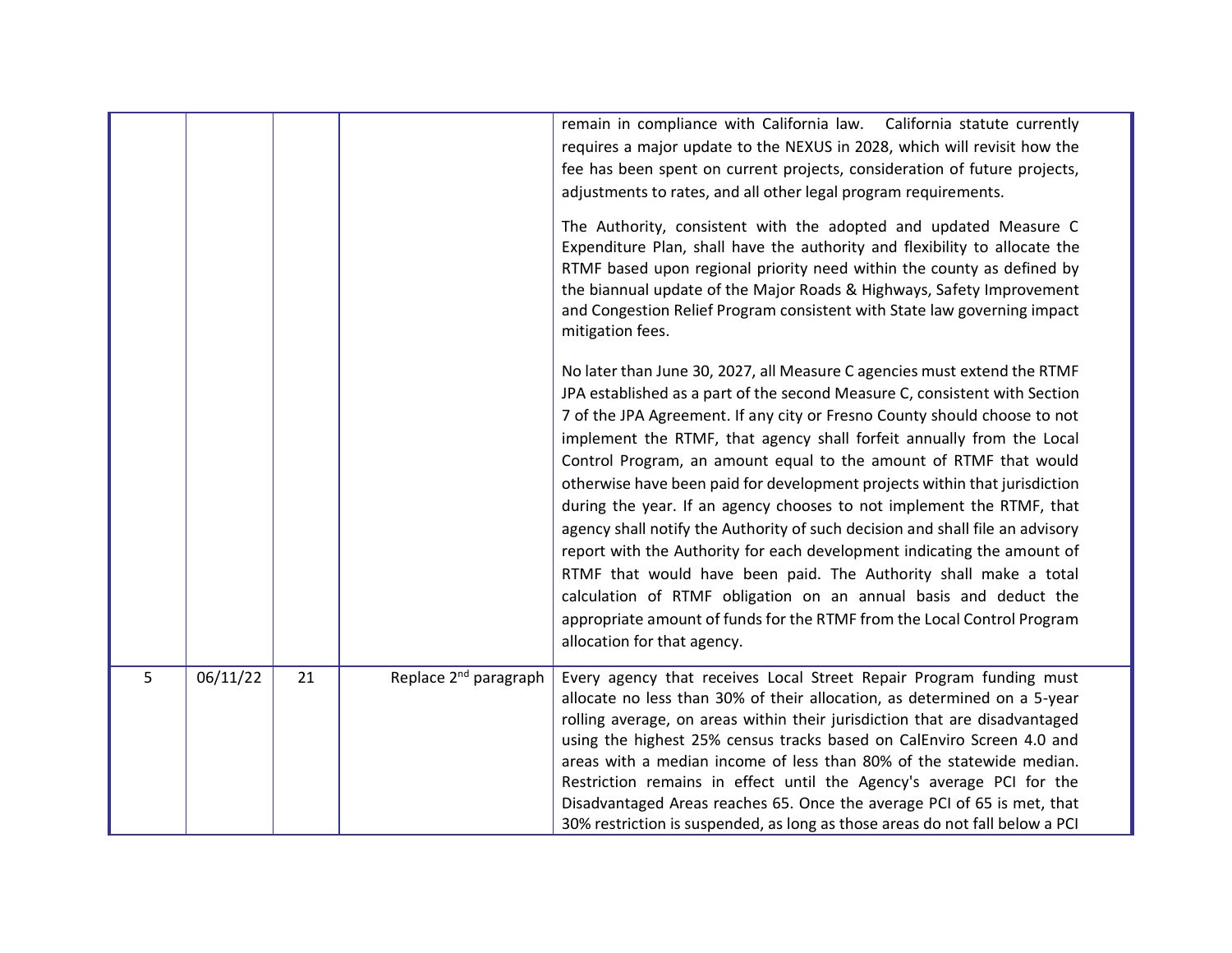|                |          |                |                                                                         | of 65 in subsequent years. Agencies must still continue to invest in those<br>areas in order to raise the overall PCI to 70.                                                                                                                                                                                       |
|----------------|----------|----------------|-------------------------------------------------------------------------|--------------------------------------------------------------------------------------------------------------------------------------------------------------------------------------------------------------------------------------------------------------------------------------------------------------------|
| 6              | 06/11/22 | 47             | Add the new section<br>following Independent<br><b>Financial Audits</b> | <b>Bonding</b><br>The FCTA Board may consider bonding of future revenues if project needs,<br>and deliverability exceed cash flow. Bonding will not be used until first<br>determining that the benefits of accelerated project or program delivery<br>outweigh the additional cost of interest on narrowed funds. |
| $\overline{7}$ | 06/11/22 | $\overline{3}$ | Add map reference under<br>Tier 2 Rural Projects - Page<br>35           | Add: Tier 1 Urban Project Map - Page 36                                                                                                                                                                                                                                                                            |
| 8              | 06/11/22 | 3              | Add map reference under<br>Tier 2 Rural Projects - Page<br>35           | Add: Tier 1 Urban Project Map - Page 37                                                                                                                                                                                                                                                                            |
| 9              | 06/11/22 | 36             | Figure 2 Tier 1 Urban<br>Projects                                       | Revise Title to read: Figure 2 Tier 1 and 2 Urban Projects. Change Tier 3 project<br>mapping corridor line and project dot format to Tier 2 formats. Remove Tier 3<br>references.                                                                                                                                  |
| 10             | 06/11/22 | 37             | Figure 3 Tier 1 Rural<br>Projects                                       | Revise Title to read: Figure 3 Tier 1 and 2 Rural Projects. Change Tier 3 project<br>mapping corridor line and project dot format to Tier 2 formats. Remove Tier 3<br>references.                                                                                                                                  |
| 11             | 06/13/22 | 9              | Under GOALS & GUIDING<br><b>PRINCIPLES, Line 2</b>                      | Deleted the word "developed" and changed to "adopted" in View Draft #2.                                                                                                                                                                                                                                            |
| 12             | 06/13/22 | 18             | Under EXPECTED MEASURE<br>C PROCEEDS, 2nd line                          | Changed "%" in View Draft #1 to "cent" in View Draft #2.                                                                                                                                                                                                                                                           |
| 13             | 06/13/22 | 20             | Table 2                                                                 | Revised the table in View Draft #1 by removing the column titled "Percent of Total<br>Need Meet by all funding sources Including Measure C" in View Draft #2.                                                                                                                                                      |
| 14             | 06/13/22 | 22             | Under Program 3, bullet<br>following 1 <sup>st</sup> paragraph          | The bullet in View Draft #1 was changed to be the 4th sentence in the 2nd<br>paragraph in View Draft #2: "Measure C Renewal funding is provided to the three<br>(3) transit agencies within the county (Fresno Area Express, Clovis Transit, and the<br>Fresno County Rural Transit Agency)".                      |
| 15             | 06/13/22 | 22             | Under Program 3, 1st<br>paragraph, line 8                               | "To accomplish this important goal:" was deleted in View Draft #2.                                                                                                                                                                                                                                                 |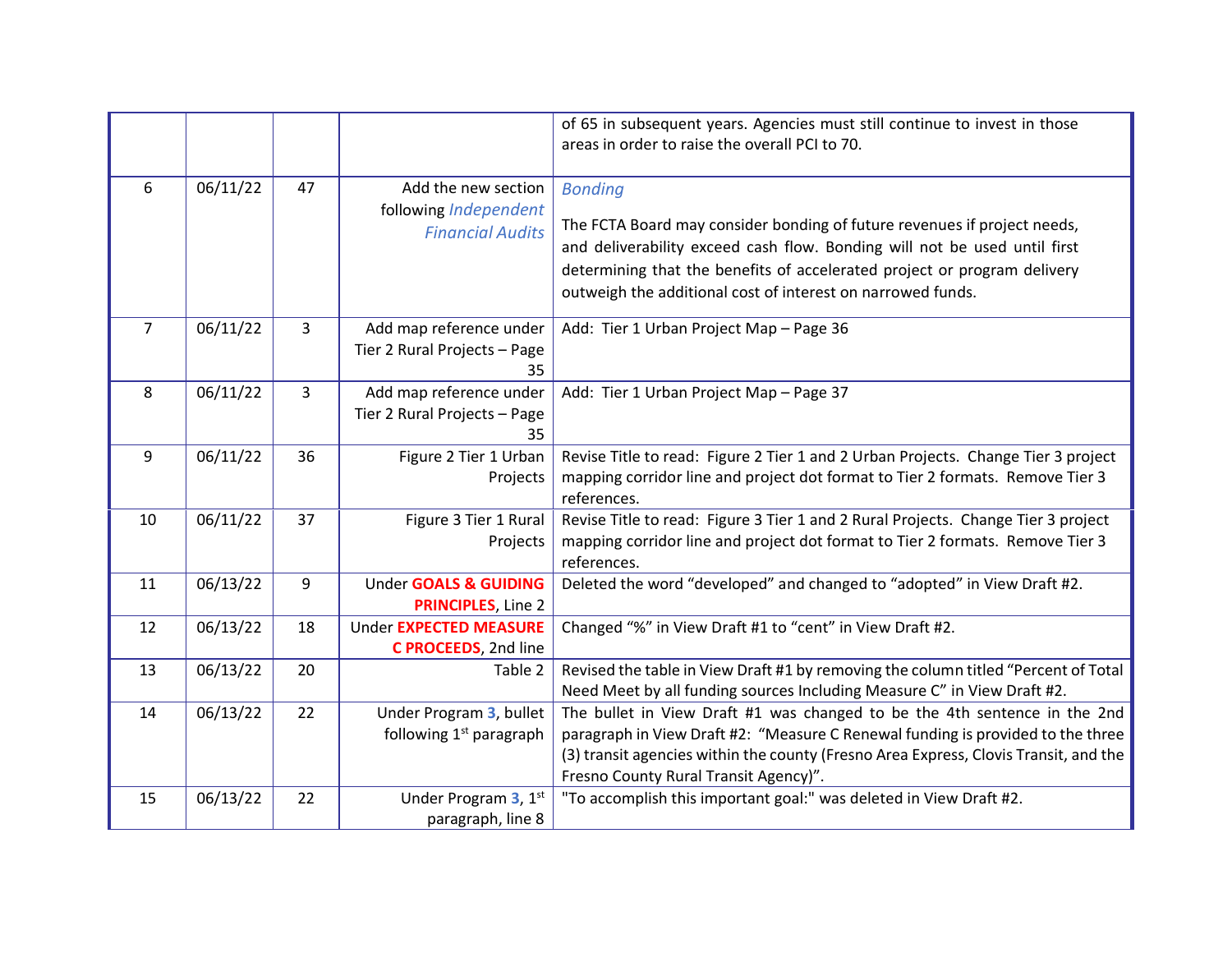| 16 | 06/13/22 | 22             | Under Program 3, 1st                                                                                        | Changed GHG in View Draft #1 to "greenhouse gas emissions" in View Draft #2.                                                                                                                                                                                                                                                                                                                                                                                                                                                                                                                                                                        |  |  |  |
|----|----------|----------------|-------------------------------------------------------------------------------------------------------------|-----------------------------------------------------------------------------------------------------------------------------------------------------------------------------------------------------------------------------------------------------------------------------------------------------------------------------------------------------------------------------------------------------------------------------------------------------------------------------------------------------------------------------------------------------------------------------------------------------------------------------------------------------|--|--|--|
| 17 | 06/13/22 | 27             | paragraph, line 3<br>1st paragraph/sentence,                                                                | Deleted "however, at this time only the middle column covering years 1-15 are                                                                                                                                                                                                                                                                                                                                                                                                                                                                                                                                                                       |  |  |  |
| 18 | 06/13/22 | 27             | line 1<br>3rd paragraph, line 5                                                                             | considered."<br>Deleted the word "overprogrammed" in View Draft 1 and replaced it with<br>"committed" in View Draft #2.                                                                                                                                                                                                                                                                                                                                                                                                                                                                                                                             |  |  |  |
| 19 | 06/13/22 | 27             | 3rd paragraph, line 6                                                                                       | Deleted the word "overprogrammed" and replaced it with "overcommitted."                                                                                                                                                                                                                                                                                                                                                                                                                                                                                                                                                                             |  |  |  |
| 20 | 06/13/22 | 27             | 3rd paragraph, line 12                                                                                      | Deleted the words in View Draft #1: "or could be ready for final delivery once the<br>second 15-year period funding has been identified."                                                                                                                                                                                                                                                                                                                                                                                                                                                                                                           |  |  |  |
| 21 | 06/13/22 | 28             | Above the 1 <sup>st</sup> paragraph                                                                         | Added the paragraph/sentence and the link stating: "A live link to the Measure C<br>Projects interactive map is provided below:" to View Draft #2.                                                                                                                                                                                                                                                                                                                                                                                                                                                                                                  |  |  |  |
| 22 | 06/13/22 | 28             | 3rd paragraph, line 1                                                                                       | Changed the word "biannual" in View Draft #1 to "biennial" in View Draft #2.                                                                                                                                                                                                                                                                                                                                                                                                                                                                                                                                                                        |  |  |  |
| 23 | 06/13/22 | 28             | 6th paragraph                                                                                               | Replaced the paragraph in View Draft #1 with the following paragraph in View<br>Draft #2: "Construction of the Major Road and Highway Safety Improvement and<br>Congestion Relief Program projects and implementation of the local streets and<br>roads and other programs identified in the Expenditure Plan are needed as soon<br>as possible. In order to accomplish this, some level of borrowing may be required.<br>The Authority will determine the extent of borrowing that is reasonable as the<br>program is implemented. Up to \$900 million (13%) of the revenues expected to<br>be generated will be made available for this purpose." |  |  |  |
| 24 | 06/13/22 | 29             | Last paragraph/sentence                                                                                     | Added "at www.measurecrenewal.com" to the end of the paragraph/sentence in<br>View Draft #2.                                                                                                                                                                                                                                                                                                                                                                                                                                                                                                                                                        |  |  |  |
| 25 | 06/13/22 | 39             | <b>Under CITIZEN OVERSIGHT</b><br><b>COMMITTEE</b> , 1 <sup>st</sup> paragraph,<br>5 <sup>th</sup> sentence | Added the words "available online in June 2022 at www.measurecrenewal.com"<br>to View Draft #2.                                                                                                                                                                                                                                                                                                                                                                                                                                                                                                                                                     |  |  |  |
| 26 | 6/13/22  | $\overline{3}$ | Table of Contents, bottom<br>of page                                                                        | Add Appendix A - Draft Measure C Renewal Ballot Language as Page 49.                                                                                                                                                                                                                                                                                                                                                                                                                                                                                                                                                                                |  |  |  |
| 27 | 6/13/22  | 49             | Appendix A                                                                                                  | Add Appendix A - Draft Measure C Renewal Ballot Language: Without raising tax<br>rates, shall an ordinance to repair potholes, keep local roads in good condition;<br>upgrade structurally declining bridges/overpasses; improve highway safety, 911<br>emergency vehicle access, air quality, public transit services; protect low-cost<br>senior transportation options and create local jobs; be adopted, continuing the<br>voter-approved transportation 1/2C sales tax (established 1986), providing                                                                                                                                           |  |  |  |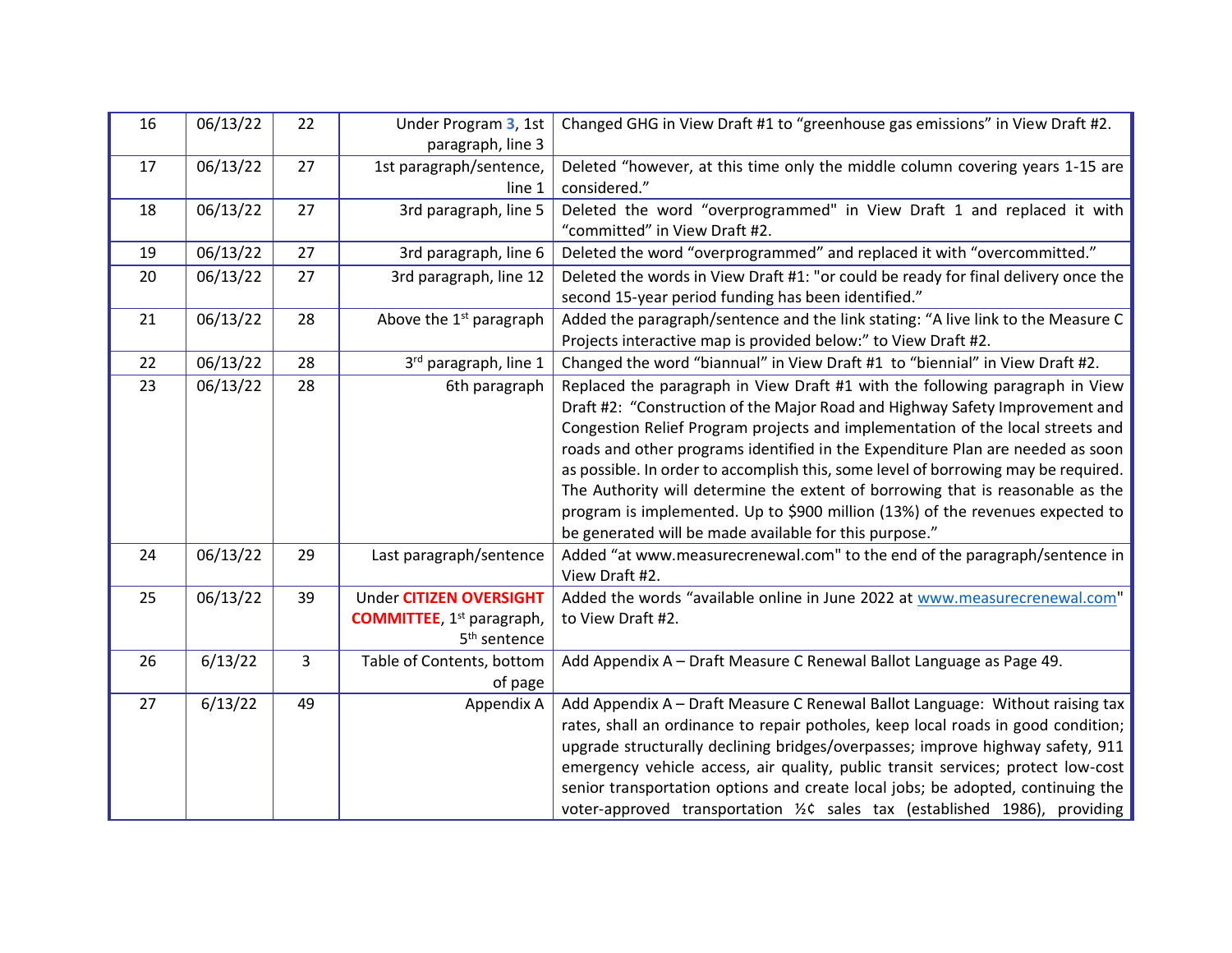|    |         |          |                                                                    |                                                                                                                                                                                                                                                                                                                                                                                                                                                                                                                                             | approximately \$228,000,000 annually for 30 years; requiring audits, public<br>oversight/spending disclosure, local control? |                            |                                                   |  |
|----|---------|----------|--------------------------------------------------------------------|---------------------------------------------------------------------------------------------------------------------------------------------------------------------------------------------------------------------------------------------------------------------------------------------------------------------------------------------------------------------------------------------------------------------------------------------------------------------------------------------------------------------------------------------|------------------------------------------------------------------------------------------------------------------------------|----------------------------|---------------------------------------------------|--|
| 28 | 6/14/22 | 25       | Under the heading<br><b>Environmental</b><br><b>Sustainability</b> | Replace all bulleted lines with:<br>Reducing Vehicle Miles Traveled though support of Transit Oriented<br>$\bullet$<br>Development (TOD) and Opportunity Corridors (OC). TOD projects help<br>support developments that will increase demand for transit though<br>higher density and mixed use. OC projects also support higher density and<br>mixed-use developments through conversion of existing auto-centric<br>streets into multimodal streetscapes.<br>Clean Energy.<br>Travel Choice.<br>Future Technologies.<br>Litter Abatement. |                                                                                                                              |                            |                                                   |  |
| 29 | 6/15/22 | $1 - 48$ | Throughout View Draft #1                                           | Revise all references to Program percentages and funding allocation to reflect<br>percentages and funding allocations by Program referenced in the table below.                                                                                                                                                                                                                                                                                                                                                                             |                                                                                                                              |                            |                                                   |  |
|    |         |          |                                                                    |                                                                                                                                                                                                                                                                                                                                                                                                                                                                                                                                             | <b>Measure C Renewal Program</b>                                                                                             | Percent of<br><b>Total</b> | Measure C<br><b>Renewal Funding</b><br>by Program |  |
|    |         |          |                                                                    | $\mathbf{1}$                                                                                                                                                                                                                                                                                                                                                                                                                                                                                                                                | Local & Neighborhood Street Repair &                                                                                         |                            |                                                   |  |
|    |         |          |                                                                    | $\overline{2}$                                                                                                                                                                                                                                                                                                                                                                                                                                                                                                                              | Maintenance<br>Local Control                                                                                                 | 51.37%<br>17.64%           | 3,511,000,000<br>1,205,376,998                    |  |
|    |         |          |                                                                    |                                                                                                                                                                                                                                                                                                                                                                                                                                                                                                                                             | Safe Bikes and Pedestrians (Including Safe                                                                                   |                            |                                                   |  |
|    |         |          |                                                                    | 3                                                                                                                                                                                                                                                                                                                                                                                                                                                                                                                                           | Routes to School & Access for People with                                                                                    |                            |                                                   |  |
|    |         |          |                                                                    |                                                                                                                                                                                                                                                                                                                                                                                                                                                                                                                                             | Disabilities)                                                                                                                | 1.22%                      | 83,444,841                                        |  |
|    |         |          |                                                                    | $\overline{4}$                                                                                                                                                                                                                                                                                                                                                                                                                                                                                                                              | Urban & Rural Public Transit                                                                                                 | 11.88%                     | 811,953,000                                       |  |
|    |         |          |                                                                    | 5                                                                                                                                                                                                                                                                                                                                                                                                                                                                                                                                           | Major Roads & Highways, Safety Improvement                                                                                   |                            |                                                   |  |
|    |         |          |                                                                    | 6                                                                                                                                                                                                                                                                                                                                                                                                                                                                                                                                           | and Congestion Relief<br><b>Environmental Sustainability</b>                                                                 | 14.60%<br>2.00%            | 997,713,440<br>136,700,895                        |  |
|    |         |          |                                                                    | -7                                                                                                                                                                                                                                                                                                                                                                                                                                                                                                                                          | Administration                                                                                                               | 1.30%                      | 88,855,582                                        |  |
|    |         |          |                                                                    |                                                                                                                                                                                                                                                                                                                                                                                                                                                                                                                                             | Total:                                                                                                                       | 100.00%                    | 6,835,044,756<br>S                                |  |